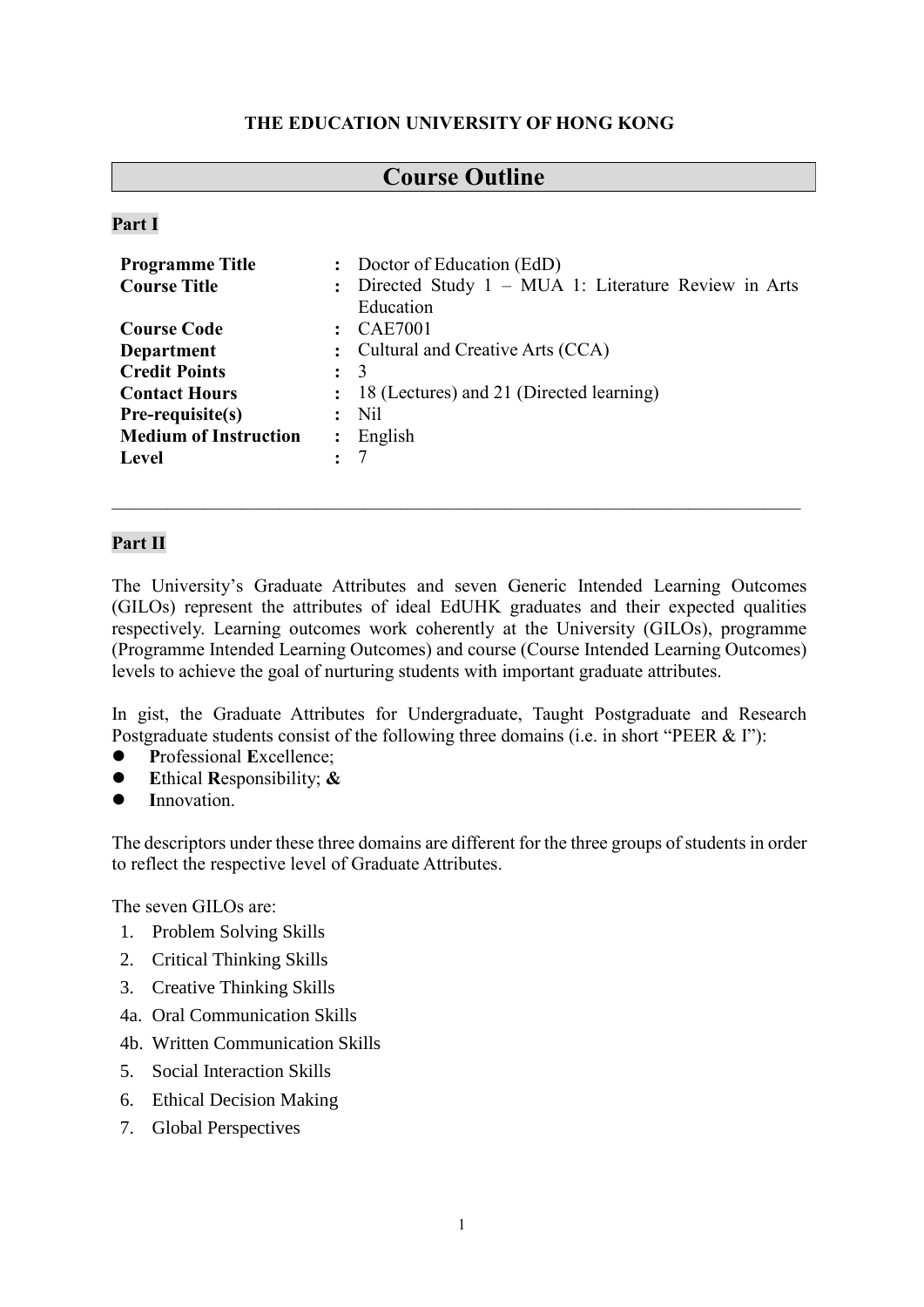## **1. Course Synopsis**

This course is designed to strengthen the analytical skills of candidates and develop their ability to undertake a critical review of current literature related to research in arts education. Candidates will examine issues of context, definitions, meaning, significance, pedagogy and ethics pertaining to creativity and innovations in arts education research. They will develop competence in analyzing the strengths and weaknesses of previous research as well as identify any omissions, gaps, controversies and biases in prior research in a selected area of arts education.

## **2. Course Intended Learning Outcomes (CILOs)**

*Upon successful completion of this course, students should be able to:*

- $C<sub>II</sub>O<sub>1</sub>$  describe the purposes of conducting a literature review in arts education;
- $C I L O<sub>2</sub>$  undertake a thorough review of literature in arts education utilizing the most upto-date resources; and
- CILO<sup>3</sup> write and present a critical review of literature in an approved area of arts education.

| <b>Course Content</b>                               | <b>CILOs</b>                     | <b>Suggested Teaching &amp;</b> |
|-----------------------------------------------------|----------------------------------|---------------------------------|
|                                                     |                                  | <b>Learning Activities</b>      |
| Critical and updated issues in arts education       | C <sub>LO<sub>1</sub></sub>      | Lecture, group                  |
| research                                            |                                  | discussion,                     |
|                                                     |                                  | assignments, readings           |
| Evaluating the quality and relevance of             | CLO <sub>1,2</sub>               | Group discussion,               |
| resources in arts education                         |                                  | assignments, readings           |
| Contextualizing and analyzing research              | C <sub>L</sub> O <sub>2, 3</sub> | Group discussion,               |
| problems in arts education                          |                                  | assignments, readings           |
| Identifying omissions, gaps, controversies and      | C <sub>LO<sub>1</sub></sub>      | Group discussion,               |
| biases in prior research in a selected area of arts |                                  | assignments, readings           |
| education including psychology, sociology, and      |                                  |                                 |
| philosophy of arts education                        |                                  |                                 |
| Key design and methodological issues in arts        | C <sub>LO2, 3</sub>              | Group discussion,               |
| education research                                  |                                  | assignments, readings           |
| Mapping ideas, arguments and perspectives in        | C <sub>L</sub> O <sub>2, 3</sub> | Group discussion,               |
| arts education                                      |                                  | assignments, readings           |
| Constructing a rationale and argument in arts       | C <sub>L</sub> O <sub>2, 3</sub> | Group discussion,               |
| education                                           |                                  | assignments, readings           |
| Writing a relevant and justified conclusion in      | C <sub>L</sub> O <sub>2,3</sub>  | Group discussion,               |
| arts education research                             |                                  | assignments, readings           |

#### **3. Content, CILOs and Teaching & Learning Activities**

#### **4. Assessment**

| <b>Assessment Tasks</b>                                                           | Weighting | <b>CILOs</b>  |
|-----------------------------------------------------------------------------------|-----------|---------------|
|                                                                                   | (%)       |               |
| a. Submission of a critical literature review of an approved $\vert 80\% \rangle$ |           | $CLO1, 2$ & 3 |
| topic (approximately 5000 words)                                                  |           |               |
| Seminar presentation of the critical literature review                            | $20\%$    | $CLO_{2,3}$   |

## **5. Required Text(s)**

Nil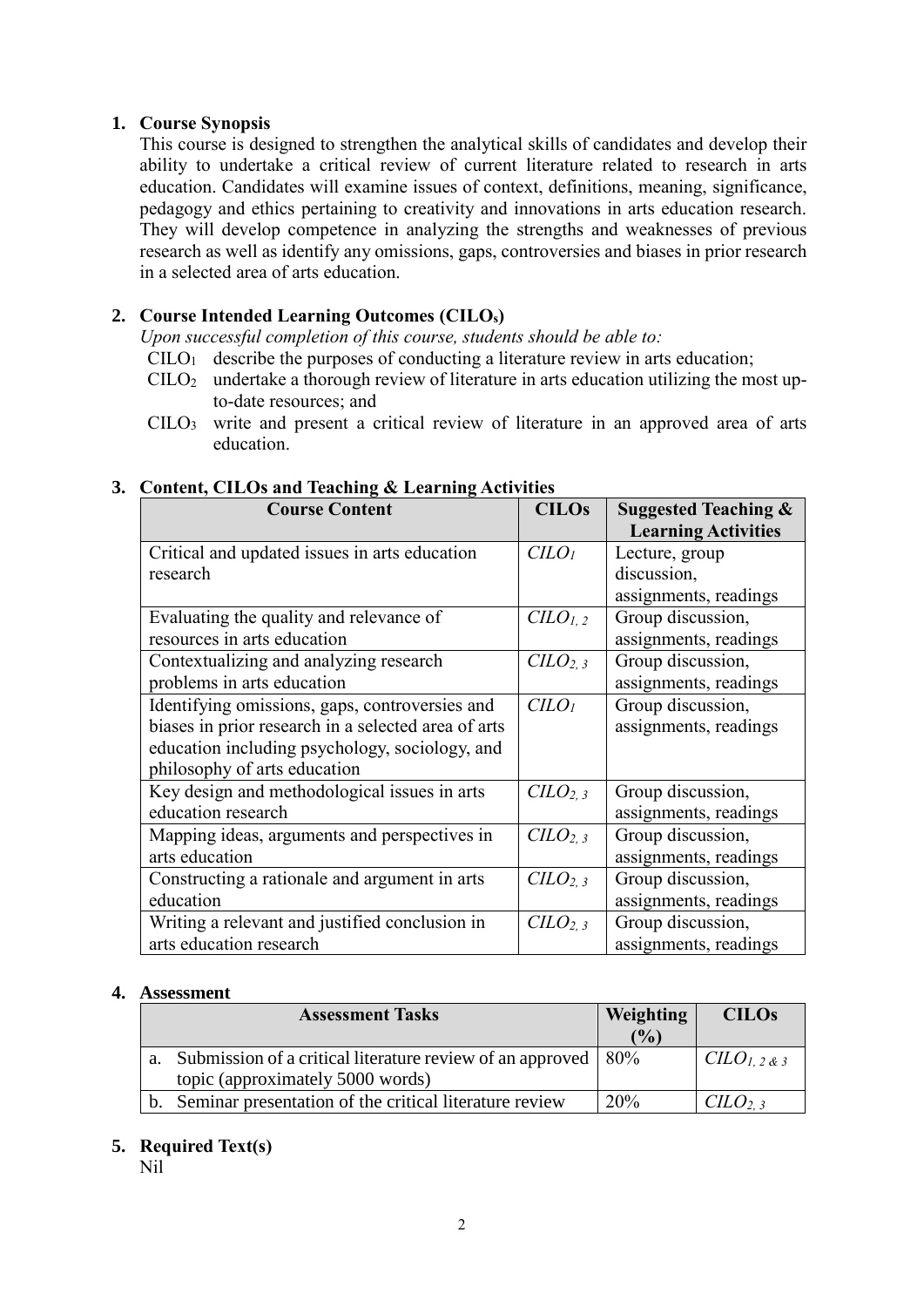#### **6. Recommended Readings**

- Boote, D. N., & Beile, P. (2005). Scholars before researchers: On the centrality of the dissertation literature review in research preparation. *Educational Researcher, 34*(6), 3- 15.
- Bresler, L. (Ed.). (2007). *International handbook of research in arts education*. Dordrecht, The Netherlands: Springer.
- Childs, S., McLeod, J., & Hardiman, R. (2014). *Multiple methods for information science research: A systematic literature review, Delphi studies and digital dissemination strategy.* London: Sage.
- Cooper, H., Hedges, L. V., & Valentine, J. C. (Eds.). (2009). *The handbook of research synthesis and meta-analysis* (2nd ed.). New York: Russell Sage Foundation.
- Cooper, H. M. (2009). *Research synthesis and meta-analysis: A step-by-step approach* (4th ed.). Thousand Oaks, CA: Sage.
- Dochartaigh, N. O. (2012). *Internet research skills: How to do your literature search and find research information online* (3<sup>rd</sup> ed.). Thousand Oaks, CA: Sage.
- Fink, A. (2013). *Conducting research literature reviews: from the Internet to paper* (4<sup>th</sup> ed.). Thousand Oaks, CA: Sage.
- Galvan, J. L. (2009). *Writing literature reviews*. Glendale, CA: Pryczak.
- Hart, C. (1999). *Doing a literature review: Releasing the social science research imagination*. (Published in association with The Open University). Thousand Oaks, CA: Sage.
- Hetland, L. & Winner, E. (2004). Cognitive transfer from arts education to nonarts outcomes: Research evidence and policy implications. In Eisner, E. W. & Day, M. D. (Eds.), *Handbook of research and policy in art education*. Reston, VA: National Art Education Association.
- Locke, L. F., Silverman, S. J., Spirduso, W. W. (2010). *Reading and understanding research*  $(3<sup>rd</sup>$  ed.). Thousand Oaks, CA: Sage.
- Machi, L. A., & McEvoy, B. T. (2008). *The literature review: Six steps to success*. Thousand Oaks, CA: Sage.
- McPherson, G. & Welch, G. (Eds.) (2012). *The Oxford handbook of music education* (2 volumes). Oxford, UK: Oxford University Press.
- Moule, P. & Hek, G. (2011). *Making sense of research* (4th ed.). London: Sage.
- O'Brien, A. M., & McGuckin, C. (2016). *The systematic literature review method: Trials and tributions of electronic database searching at doctoral level.* London: Sage.
- Pan, M. L. (2008). *Preparing literature reviews: Qualitative and quantitative approaches*  (3rd ed.). Glendale, CA: Pyrczak Publishing.
- Schmidt, R. K., Smyth, M. M., & Kowalski, V. K. (2008). *Lessons for a scientific literature review: Guiding the inquiry*. Santa Barbara, CA: Libraries Unlimited.

## **7. Related Web Resources**

Bell, C., & Smith, T. (2008). *Critical evaluation of information sources*. University of Oregon. Available from<http://libweb.uoregon.edu/guides/findarticles/credibility.html> Dissertation Doctor.

http://www.dissertationdoctor.com/

Harvard Graduate School of Education. *Mapping out and writing a critical literature review*. Available from

[http://www.gse.harvard.edu/library/services/research\\_instruction/litreviewguides530.ht](http://www.gse.harvard.edu/library/services/research_instruction/litreviewguides530.html#sample) [ml#sample](http://www.gse.harvard.edu/library/services/research_instruction/litreviewguides530.html#sample)

Networked Digital Library of Theses and Dissertations. <http://www.ndltd.org/>